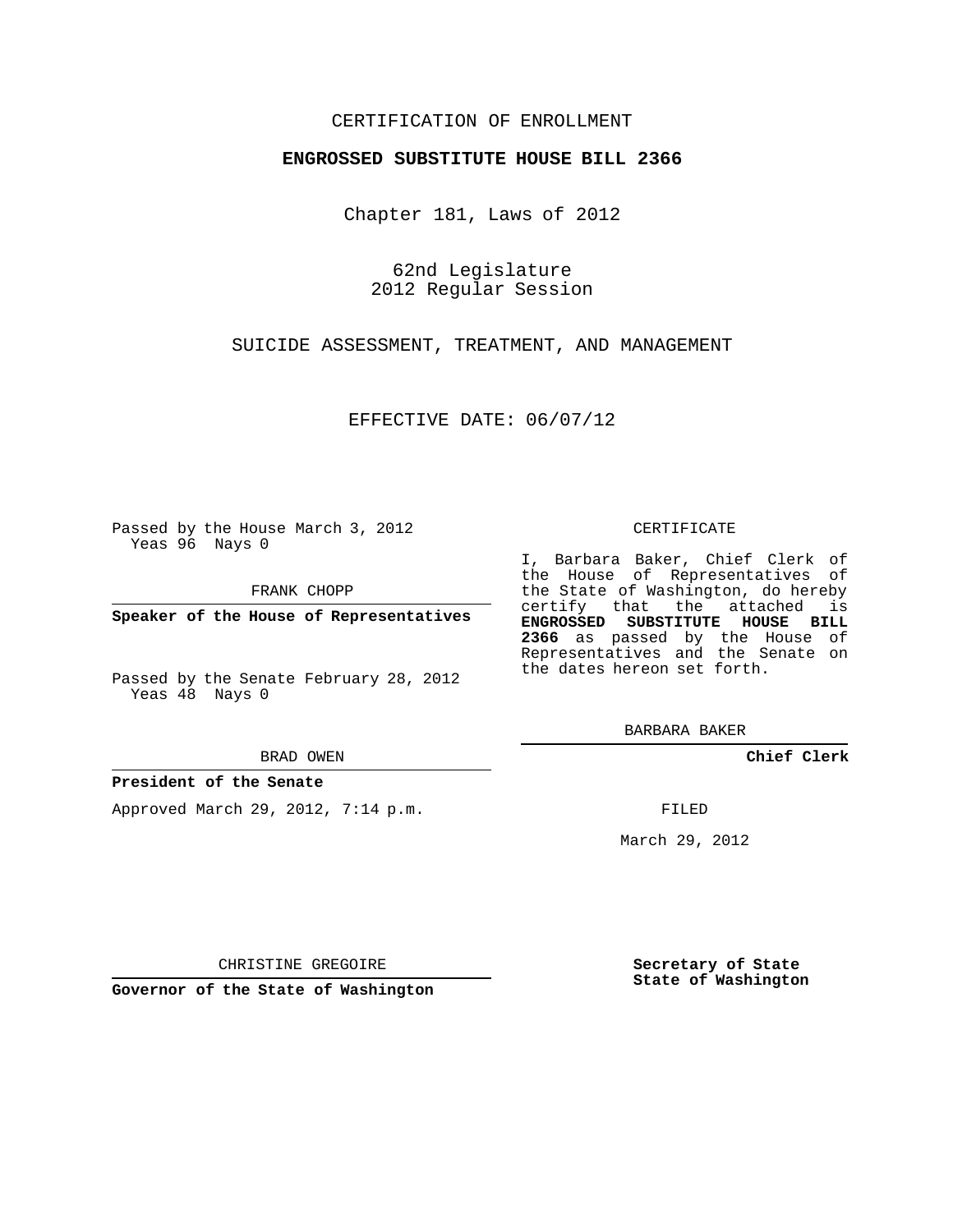# **ENGROSSED SUBSTITUTE HOUSE BILL 2366** \_\_\_\_\_\_\_\_\_\_\_\_\_\_\_\_\_\_\_\_\_\_\_\_\_\_\_\_\_\_\_\_\_\_\_\_\_\_\_\_\_\_\_\_\_

\_\_\_\_\_\_\_\_\_\_\_\_\_\_\_\_\_\_\_\_\_\_\_\_\_\_\_\_\_\_\_\_\_\_\_\_\_\_\_\_\_\_\_\_\_

AS AMENDED BY THE SENATE

Passed Legislature - 2012 Regular Session

## **State of Washington 62nd Legislature 2012 Regular Session**

**By** House Health Care & Wellness (originally sponsored by Representatives Orwall, Bailey, McCune, Jinkins, Upthegrove, Maxwell, Ladenburg, Kenney, Van De Wege, and Darneille)

READ FIRST TIME 01/31/12.

 1 AN ACT Relating to requiring certain health professionals to 2 complete education in suicide assessment, treatment, and management; 3 adding a new section to chapter 43.70 RCW; and creating new sections.

4 BE IT ENACTED BY THE LEGISLATURE OF THE STATE OF WASHINGTON:

5 NEW SECTION. **Sec. 1.** (1) The legislature finds that:

6 (a) According to the centers for disease control and prevention:

 7 (i) In 2008, more than thirty-six thousand people died by suicide 8 in the United States, making it the tenth leading cause of death 9 nationally.

 (ii) During 2007-2008, an estimated five hundred sixty-nine thousand people visited hospital emergency departments with self- inflicted injuries in the United States, seventy percent of whom had attempted suicide.

14 (iii) During 2008-2009, the average percentages of adults who 15 thought, planned, or attempted suicide in Washington were higher than 16 the national average.

17 (b) According to a national study, veterans face an elevated risk 18 of suicide as compared to the general population, more than twice the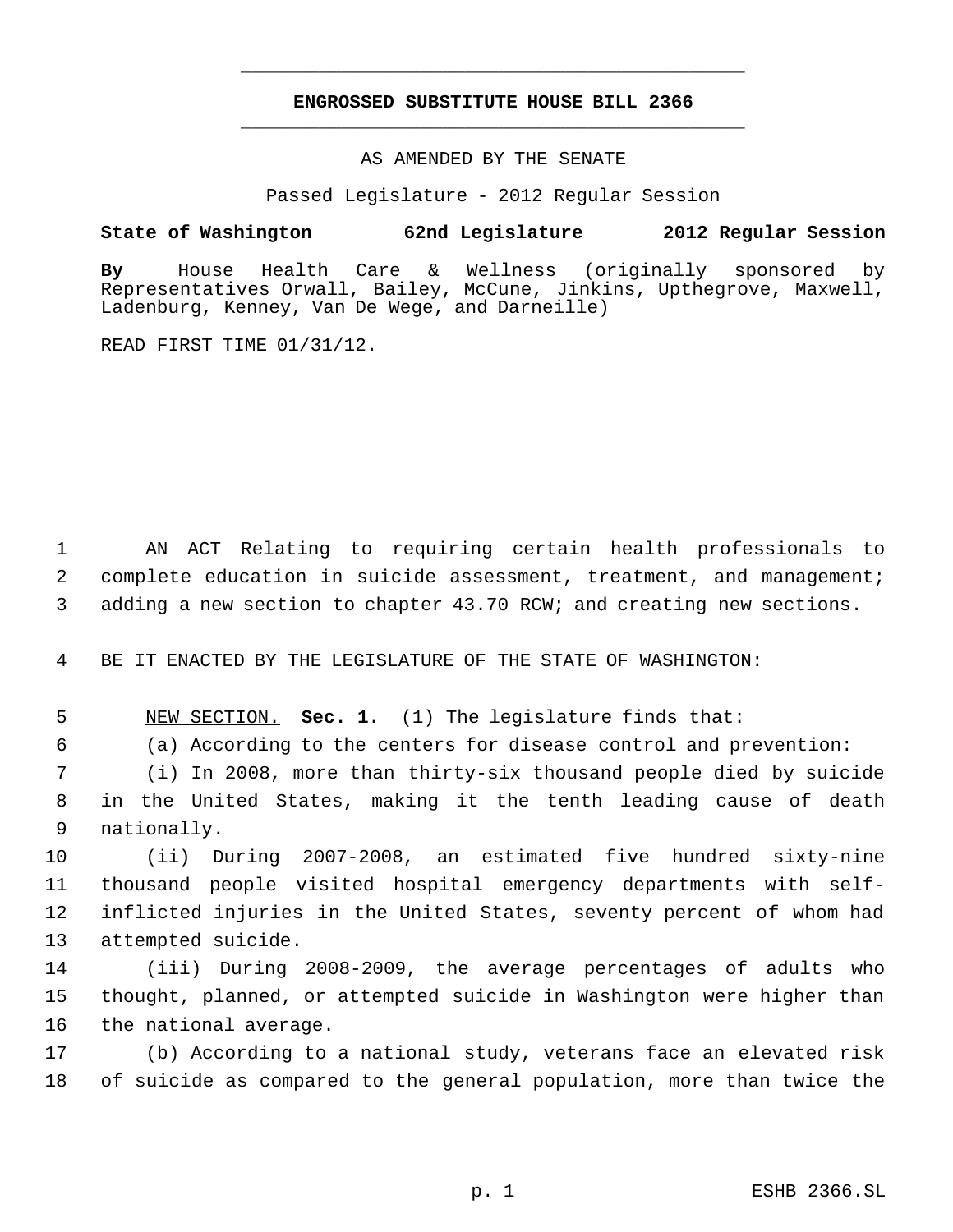risk among male veterans. Another study has indicated a positive correlation between posttraumatic stress disorder and suicide.

 (i) Washington state is home to more than sixty thousand men and women who have deployed in support of the wars in Iraq and Afghanistan. (ii) Research continues on how the effects of wartime service and injuries such as traumatic brain injury, posttraumatic stress disorder, or other service-related conditions, may increase the number of veterans who attempt suicide.

 (iii) As more men and women separate from the military and transition back into civilian life, community mental health providers will become a vital resource to help these veterans and their families deal with issues that may arise.

 (c) Suicide has an enormous impact on the family and friends of the victim as well as the community as a whole.

 (d) Approximately ninety percent of people who die by suicide had a diagnosable psychiatric disorder at the time of death. Most suicide victims exhibit warning signs or behaviors prior to an attempt.

 (e) Improved training and education in suicide assessment, treatment, and management has been recommended by a variety of organizations, including the United States department of health and human services and the institute of medicine.

 (2) It is therefore the intent of the legislature to help lower the suicide rate in Washington by requiring certain health professionals to complete training in suicide assessment, treatment, and management as part of their continuing education, continuing competency, or recertification requirements.

 (3) The legislature does not intend to expand or limit the existing scope of practice of any health professional affected by this act.

 NEW SECTION. **Sec. 2.** A new section is added to chapter 43.70 RCW to read as follows:

 (1)(a) Beginning January 1, 2014, each of the following professionals certified or licensed under Title 18 RCW shall, at least once every six years, complete a training program in suicide assessment, treatment, and management that is approved, in rule, by the relevant disciplining authority:

(i) An adviser or counselor certified under chapter 18.19 RCW;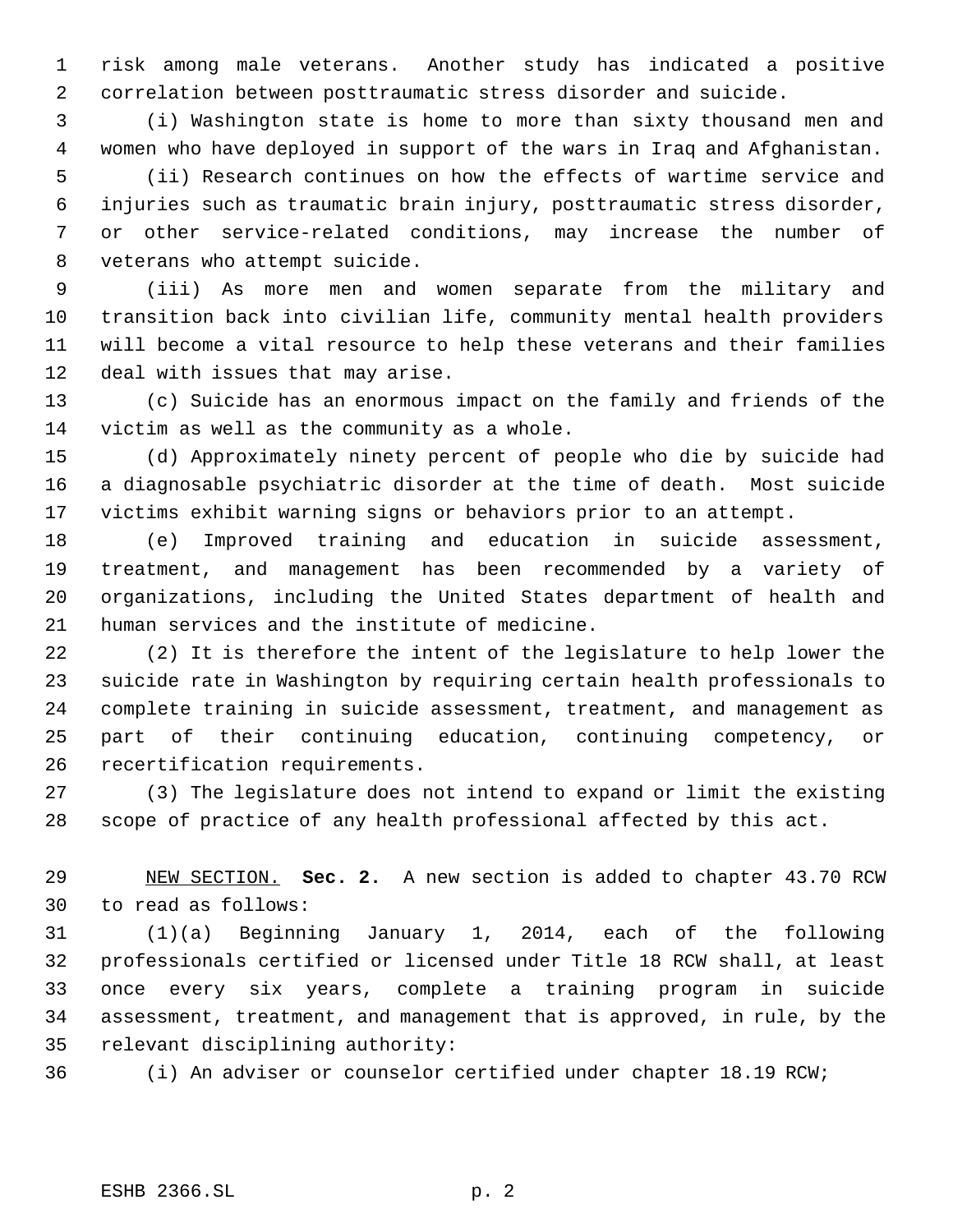(ii) A chemical dependency professional licensed under chapter 18.205 RCW;

 (iii) A marriage and family therapist licensed under chapter 18.225 RCW;

(iv) A mental health counselor licensed under chapter 18.225 RCW;

 (v) An occupational therapy practitioner licensed under chapter 18.59 RCW;

(vi) A psychologist licensed under chapter 18.83 RCW; and

 (vii) An advanced social worker or independent clinical social worker licensed under chapter 18.225 RCW.

 (b) The requirements in (a) of this subsection apply to a person holding a retired active license for one of the professions in (a) of this subsection.

 (2)(a)(i) Except as provided in (a)(ii) of this subsection, a professional listed in subsection (1)(a) of this section must complete the first training required by this section during the first full continuing education reporting period after the effective date of this section or the first full continuing education reporting period after initial licensure or certification, whichever occurs later.

 (ii) A professional listed in subsection (1)(a) of this subsection applying for initial licensure on or after the effective date of this section may delay completion of the first training required by this section for six years after initial licensure if he or she can demonstrate successful completion of a six-hour training program in suicide assessment, treatment, and management that:

 (A) Was completed no more than six years prior to the application for initial licensure; and

 (B) Is listed on the best practices registry of the American foundation for suicide prevention and the suicide prevention resource center.

 (3) The hours spent completing a training program in suicide assessment, treatment, and management under this section count toward meeting any applicable continuing education or continuing competency requirements for each profession.

 (4)(a) A disciplining authority may, by rule, specify minimum training and experience that is sufficient to exempt a professional from the training requirements in subsection (1) of this section.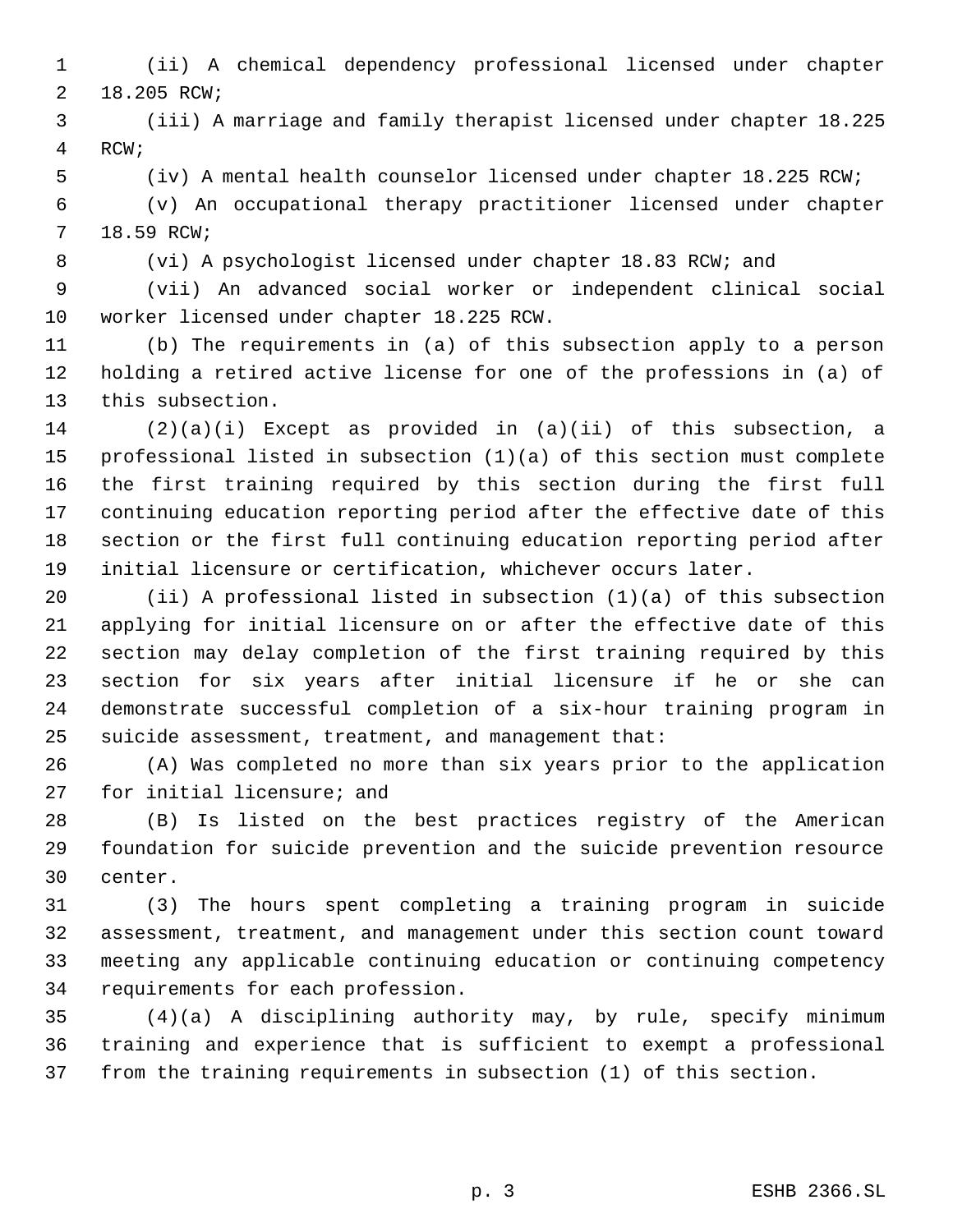(b) The board of occupational therapy practice may exempt occupational therapists from the training requirements of subsection (1) of this section by specialty, if the specialty in question has only brief or limited patient contact.

 (5)(a) The secretary and the disciplining authorities shall work collaboratively to develop a model list of training programs in suicide assessment, treatment, and management.

 (b) When developing the model list, the secretary and the disciplining authorities shall:

 (i) Consider suicide assessment, treatment, and management training programs of at least six hours in length listed on the best practices registry of the American foundation for suicide prevention and the 13 suicide prevention resource center; and

 (ii) Consult with public and private institutions of higher education, experts in suicide assessment, treatment, and management, and affected professional associations.

 (c) The secretary and the disciplining authorities shall report the model list of training programs to the appropriate committees of the legislature no later than December 15, 2013.

 (6) Nothing in this section may be interpreted to expand or limit the scope of practice of any profession regulated under chapter 18.130 RCW.

 (7) The secretary and the disciplining authorities affected by this section shall adopt any rules necessary to implement this section.

(8) For purposes of this section:

 (a) "Disciplining authority" has the same meaning as in RCW 18.130.020.

 (b) "Training program in suicide assessment, treatment, and management" means an empirically supported training program approved by the appropriate disciplining authority that contains the following elements: Suicide assessment, including screening and referral, suicide treatment, and suicide management. The disciplining authority may approve a training program that excludes one of the elements if the element is inappropriate for the profession in question based on the profession's scope of practice. A training program that includes only screening and referral elements shall be at least three hours in length. All other training programs approved under this section shall be at least six hours in length.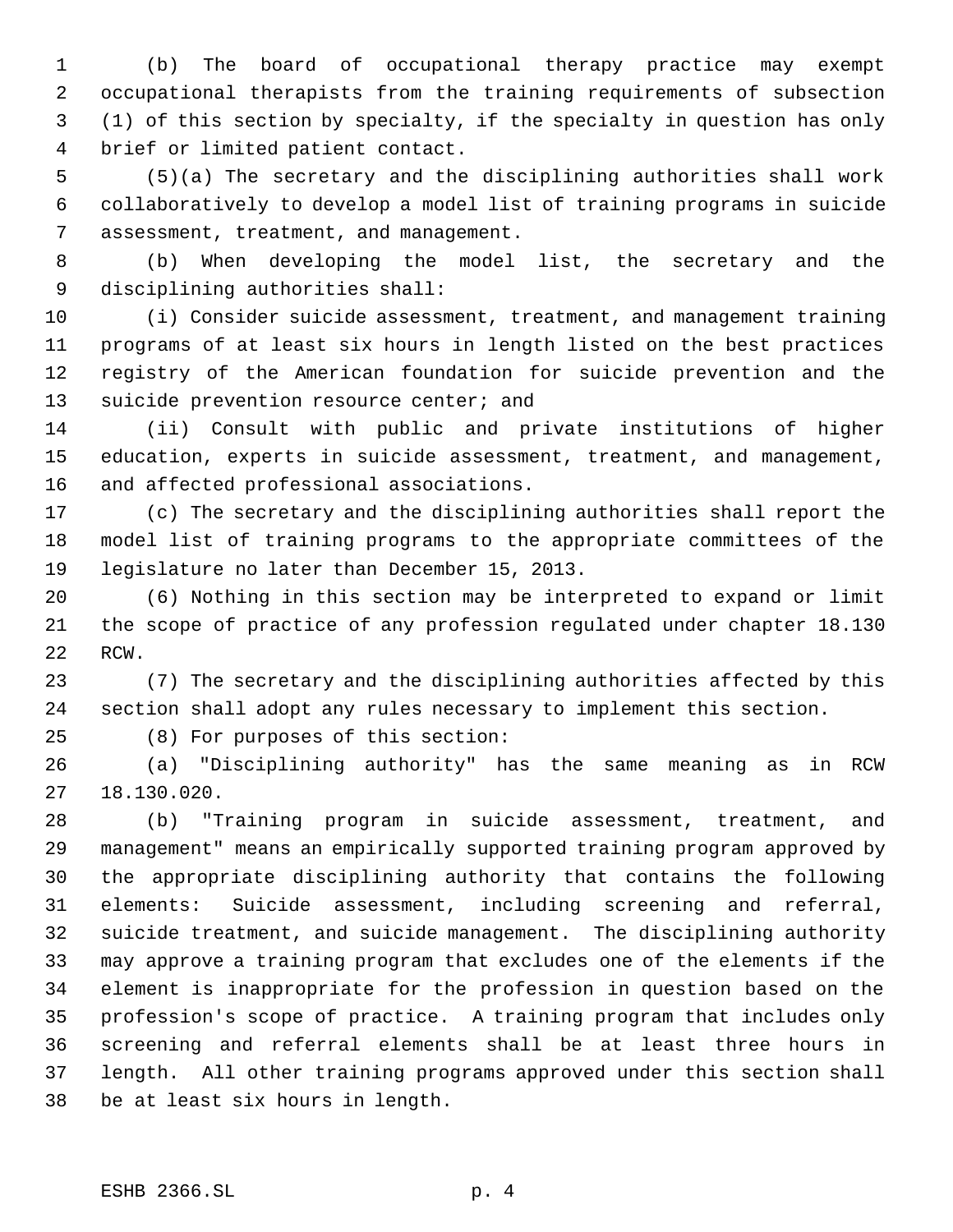(9) A state or local government employee is exempt from the requirements of this section if he or she receives a total of at least six hours of training in suicide assessment, treatment, and management from his or her employer every six years. For purposes of this subsection, the training may be provided in one six-hour block or may be spread among shorter training sessions at the employer's discretion. (10) An employee of a community mental health agency licensed under chapter 71.24 RCW or a chemical dependency program certified under chapter 70.96A RCW is exempt from the requirements of this section if he or she receives a total of at least six hours of training in suicide assessment, treatment, and management from his or her employer every six years. For purposes of this subsection, the training may be provided in one six-hour block or may be spread among shorter training sessions at the employer's discretion.

 NEW SECTION. **Sec. 3.** (1) The secretary of health shall conduct a study evaluating the effect of evidence-based suicide assessment, treatment, and management training on the ability of licensed health care professionals to identify, refer, treat, and manage patients with suicidal ideation. This study shall at a minimum:

 (a) Review available research and literature regarding the relationship between licensed health professionals completing training in suicide assessment, treatment, and management and patient suicide rates;

 (b) Assess which licensed health professionals are best situated to positively influence the mental health behavior of individuals with suicidal ideation;

 (c) Evaluate the impact of suicide assessment, treatment, and management training on veterans with suicidal ideation; and

 (d) Review curriculum of health profession programs offered at Washington state educational institutions regarding suicide prevention.

 (2) In conducting this study the secretary may collaborate with other health profession disciplinary boards and commissions, professional associations, and other interested parties.

 (3) The secretary shall submit a report to the legislature no later than December 15, 2013, summarizing the findings of this study.